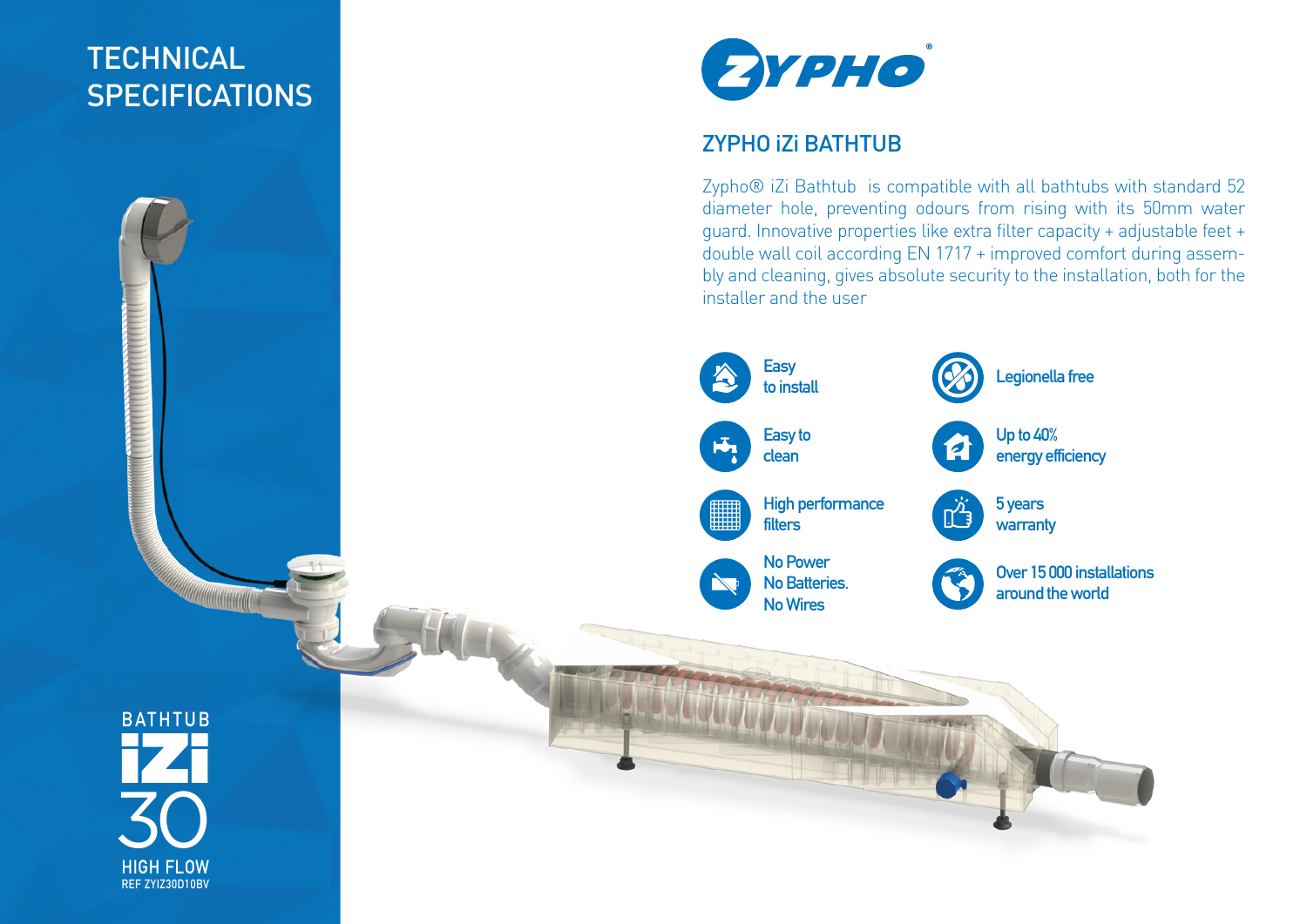



## **TECHNICAL SPECIFICATIONS** HIGH FLOW